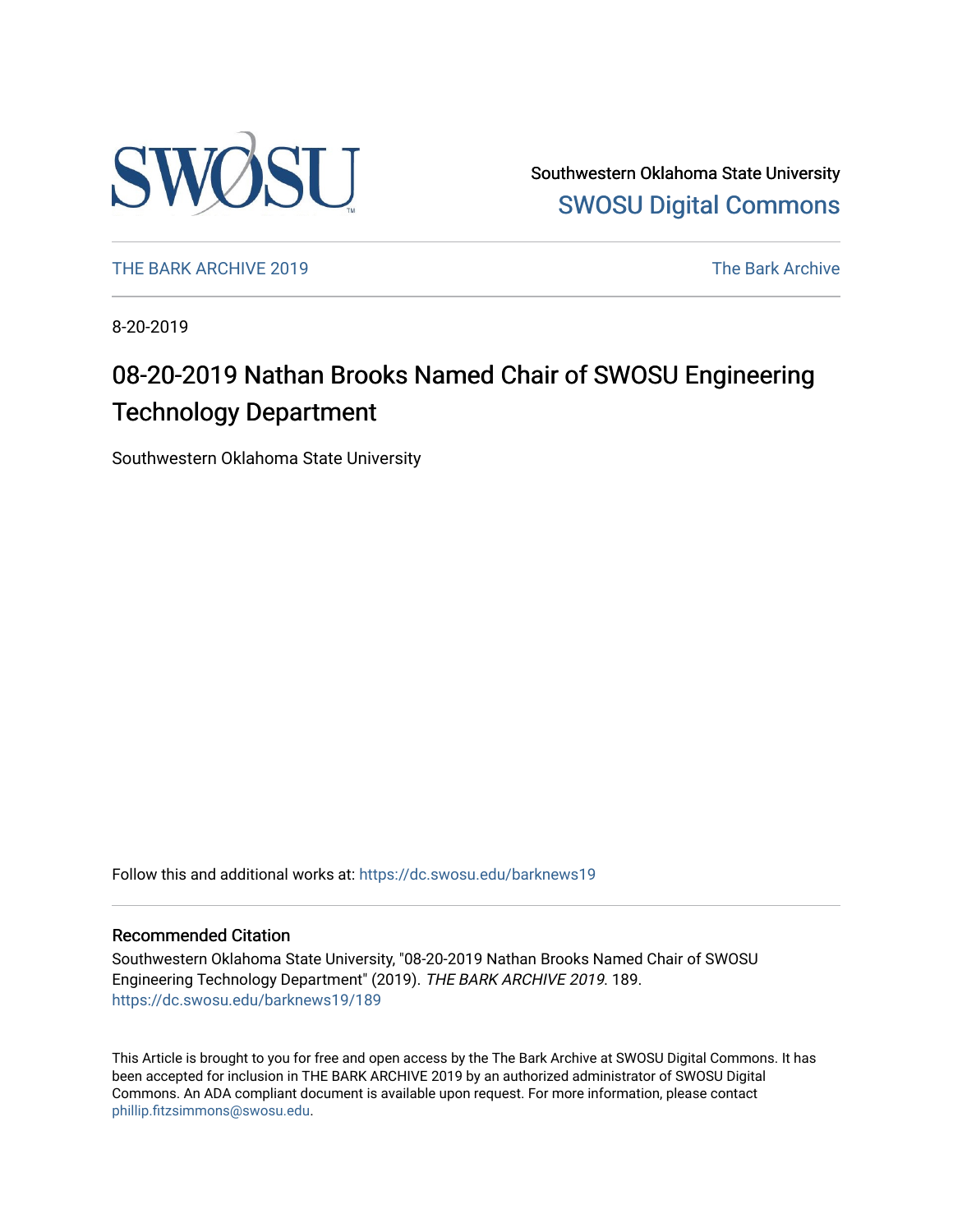

20 August, 2019

# **Nathan Brooks Named Chair of SWOSU Engineering Technology Department**

Nathan Brooks has been named chair of the Department of Engineering Technology at Southwestern Oklahoma State University in Weatherford.

Brooks has been a member of SWOSU's engineering technology faculty since 2014, teaching and managing labs in various courses including Fabrication Processes, Computer-aided Manufacturing and Machine Tool Processes.

He earned a Bachelor's of Science degree in Technology Education from SWOSU in 1999. In 2002, he earned a Master's in Education Administration from the University of Central Oklahoma. In 2012, Brooks was named the Oklahoma Technology Education Teacher of the Year by the Association for Career and Technical Education.

During his time at SWOSU, Brooks has served as a judge for the First Technology Robotics program, member and advisor for the Society of Manufacturing Engineers, faculty sponsor for the SWOSU NASA Human Exploration Rover Challenge team, and leads the department's ABET accreditation.

SWOSU Associate Dean Dr. Patsy Parker said Brooks is dedicated to improving student achievement and takes pride in assisting, training and educating current and future students of the SWOSU engineering technology program.

"Mr. Brooks is an excellent recruiter for the department and works hard to advise and retain our students," Parker said. "He has the full support of the engineering technology faculty and I know he will move the department forward."

Brooks, a graduate of Lomega High School, is married to Dr. Krista Brooks, an associate professor in the SWOSU College of Pharmacy. Their daughters, Karly and Kate, attend Weatherford Public Schools.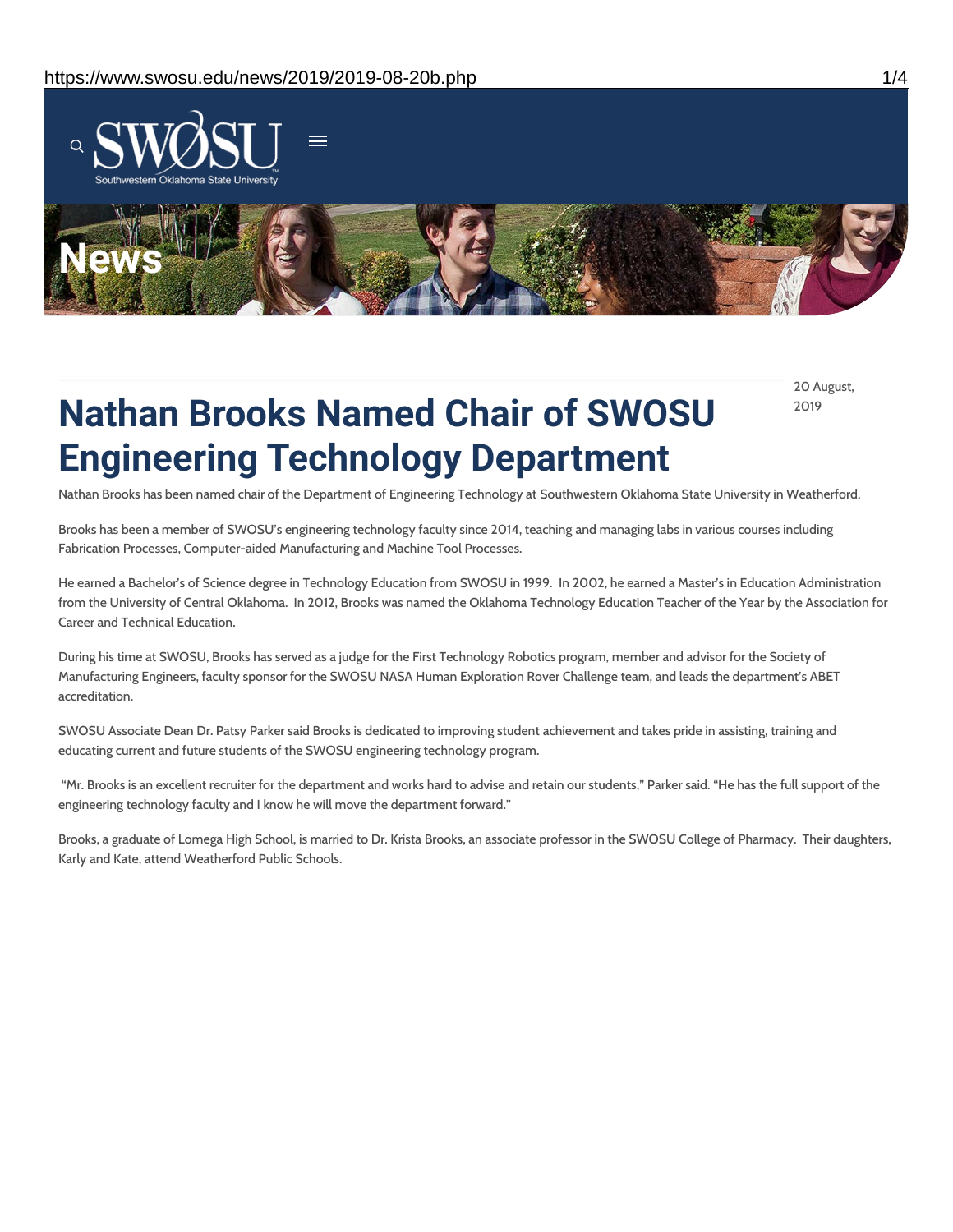| Administration<br>D<br>Alumni and Foundation<br>D<br>Community<br>D<br>Events<br>D | Academics | D |
|------------------------------------------------------------------------------------|-----------|---|
|                                                                                    |           |   |
|                                                                                    |           |   |
|                                                                                    |           |   |
|                                                                                    |           |   |
| <b>Faculty and Staff</b><br>D                                                      |           |   |
| Miscellaneous<br>D                                                                 |           |   |
| Sayre<br>D                                                                         |           |   |
| <b>Students</b><br>D                                                               |           |   |

## **Archive Links**  $2018$  $2019$ [2020](https://www.swosu.edu/news/2020/index.php)  $\bullet$ [Archive](https://dc.swosu.edu/bark/) **Archive Archive Archive Archive Archive** Archive Archive Archive Archive Archive Archive Archive Archive



### Weatherford Campus

100 Campus Drive Weatherford, OK 73096

### Sayre Campus

409 E Mississippi Ave Sayre, OK 73662

Connect to Us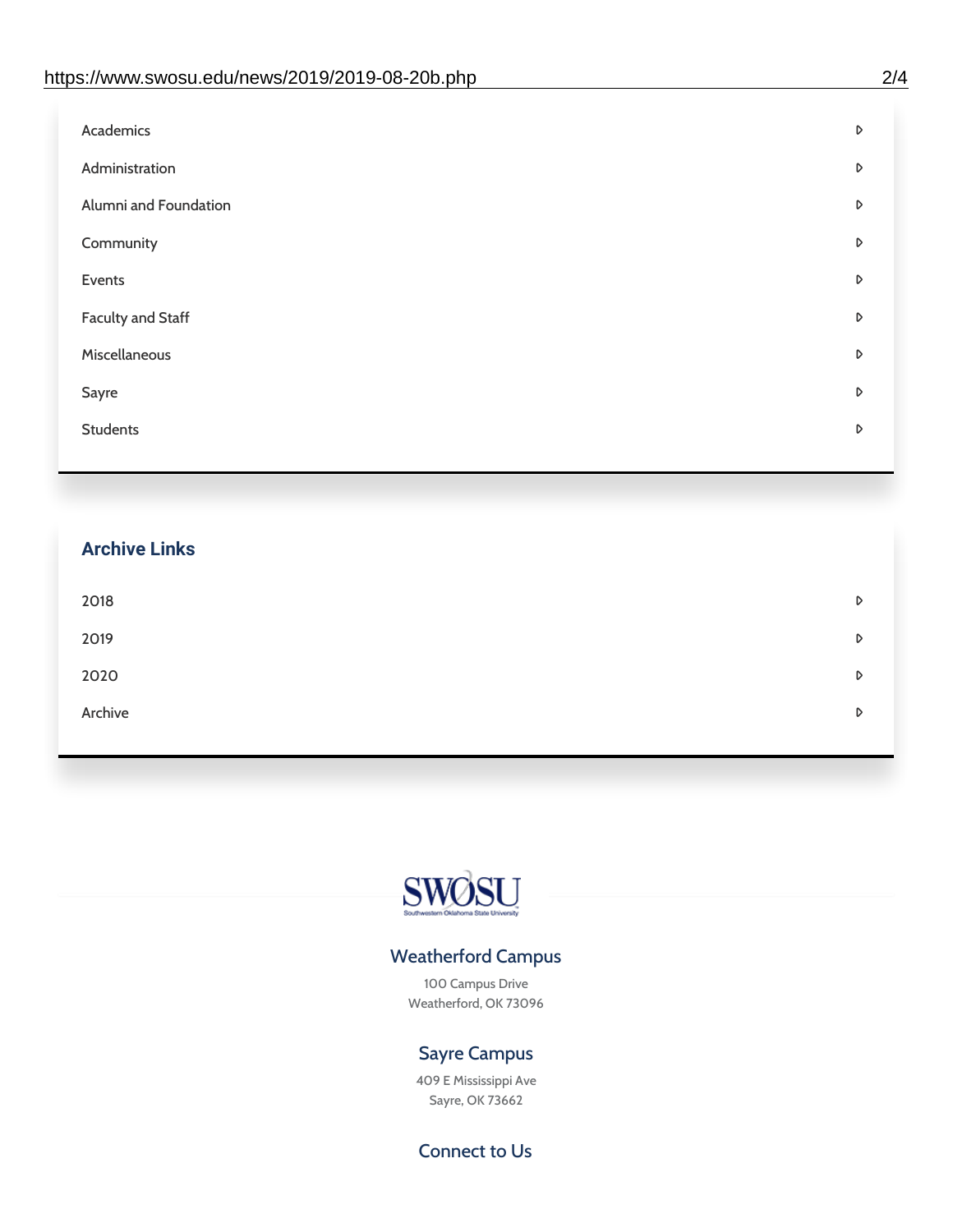千岁回调

Contact [Information](https://www.swosu.edu/about/contact.php) [University/Facility](https://www.swosu.edu/about/operating-hours.php) Hours [Campus](https://map.concept3d.com/?id=768#!ct/10964,10214,10213,10212,10205,10204,10203,10202,10136,10129,10128,0,31226,10130,10201,10641,0) Map

Give to [SWOSU](https://standingfirmly.com/donate)

Shop [SWOSU](https://shopswosu.merchorders.com/)



**[Directory](https://www.swosu.edu/directory/index.php)** 

[Calendar](https://eventpublisher.dudesolutions.com/swosu/)

[Apply](https://www.swosu.edu/admissions/apply-to-swosu.php)

[GoSWOSU](https://qlsso.quicklaunchsso.com/home/1267)

[Jobs@SWOSU](https://swosu.csod.com/ux/ats/careersite/1/home?c=swosu)



Current [Students](https://bulldog.swosu.edu/index.php)

[Faculty](https://bulldog.swosu.edu/faculty-staff/index.php) and Staff

**Enrollment Management** [580.774.3782](tel:5807743782)

> **PR/Marketing** [580.774.3063](tel:5807743063)

**Campus Police** [580.774.3111](tel:5807743111)